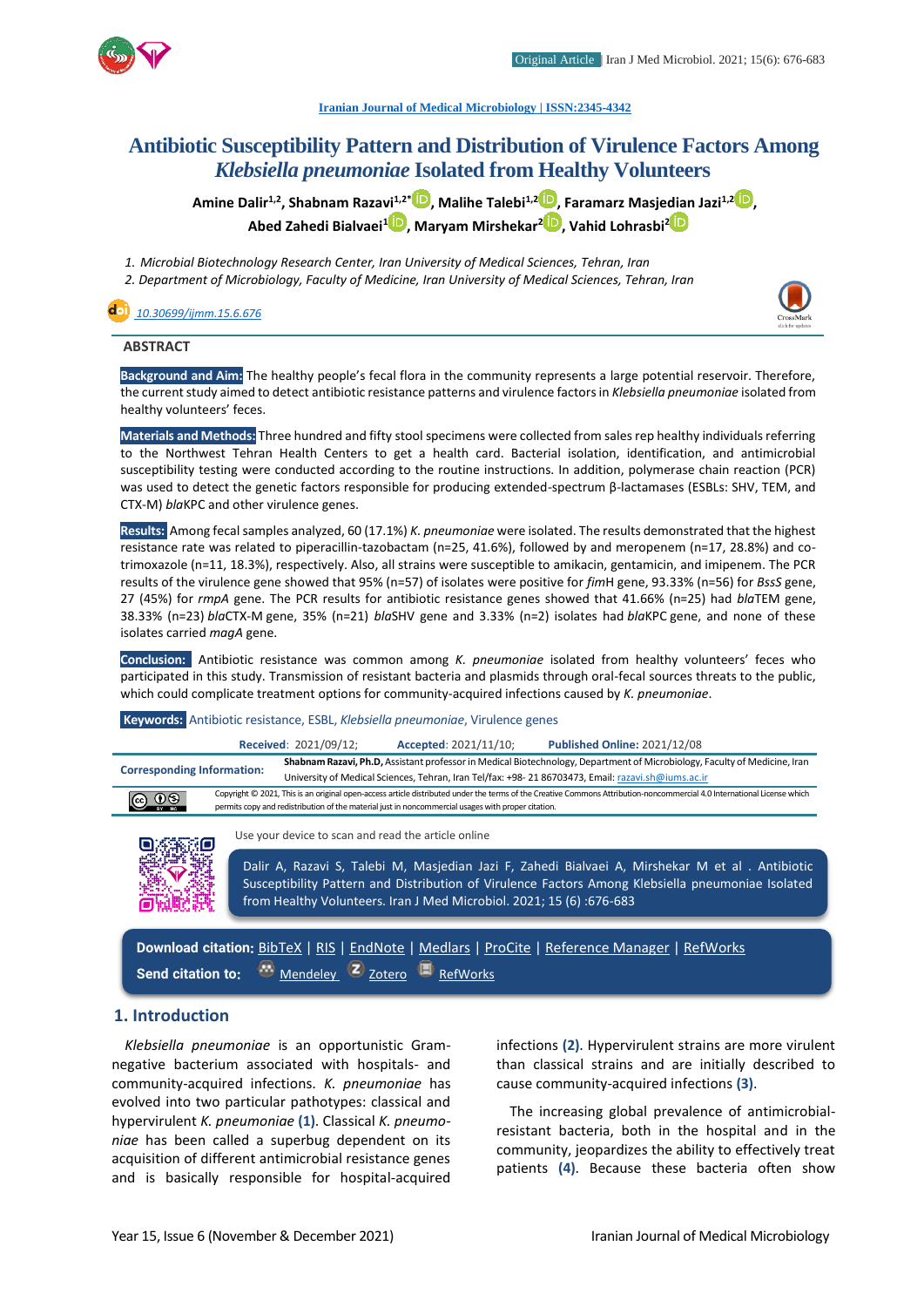multidrug resistance (MDR) phenotypes, treatment options are severely limited **(5)**. Therefore, it can be assumed that patients with serious infections will soon no longer be treatable with existing antimicrobial drugs. This resistance is mainly because of plasmids containing extended-spectrum β-lactamase (ESBL). ESBL enzymes in *K. pneumoniae* are mainly consisted of two types of enzymes SHV and TEM encoded by the plasmid, and were often associated with nosocomial outbreaks **(6)**. Furthermore, there is an increasing rate of *K. pneumoniae* strains producing CTX-M type, and they are now considered to be the primary ESBL producers that are almost always associated with community-acquired infections **(7, 8)**. Because the genes are simply spread via plasmid among the *Enterobacteriaceae* family, they can simplify the transmission of resistance to beta-lactams and other antibiotics **(9)**. Moreover, *the* pathogenicity of *K. pneumoniae* is because of diverse virulence factors that empower the bacteria to conquer innate host immunity and to cause infection in a host **(9, 10)**. *K. pneumoniae* virulence factors are lipopolysaccharides, capsule, the ability of biofilm formation, hyper-mucoviscosity, iron acquisition systems, serum resistance, and adhesins **(11, 12)**.

*K. pneumoniae* with potency in acquiring antimicrobial resistance genes and pathogenicity can be asymptomatically carried in the intestinal tract, nose, throat, and skin of healthy individuals. Studies of the gut flora of humans and animals give a more precise picture of the entire burden of antimicrobial resistance in society than data based on pathogenic isolates. As a matter of fact, the study of gut flora has shown that they may act as a reservoir for plasmids harboring antibiotic resistance genes, especially ESBL **(13, 14)**. Moreover, drug resistance surveillance has reported that asymptomatic carriers in the population are mostly colonized with resistant bacteria, resulting in the infection **(15, 16)**. So the study of gut flora is helpful in the understanding and monitoring of resistance mediated selection in the community **(17)**. In addition, fecal carriage of antibiotic-resistant *K. pneumoniae* can be a community reservoir and lead to outbreaks. The current study was aimed to detect the antibiotic resistance pattern, the genetic determinants responsible for ESBL production (SHV, TEM, and CTX-M), carbapenem resistance (*bla*KPC), and other virulence genes [*magA* (Mucoviscosity associated gen), *rmpA (*hypermucoviscosity), *fimH* (fimbriae gene), *BssS* (biofilm formation)] in *K. pneumoniae*  isolated from healthy volunteer's feces.

## **2. Material and Methods**

#### **Sample Collection and Questionnaire**

The cross-sectional descriptive study was conducted among 350 fresh stool samples randomly selected from healthy volunteers (healthy volunteers to get a health card) submitted to the Northwestern Tehran Health Center between February and October 2018. A questionnaire was prepared for every volunteer who participated in the study to collect data regarding name, gender, age, medical history (History of hospitalization or antacid and antibiotic intake), dietary habits (cheese, yogurt, milk, chicken, or meat consumption), and personal hygiene habits. People who had a history of using antibiotics, probiotics, and prebiotics and people with a history of chronic gastrointestinal infections were excluded from the research. The stool samples were cultured on MacConkey agar plates (Merck, Germany) and incubated at 37°C for 24 hours. The identifying process for *K. pneumoniae* isolates carried out using Gram staining and biochemical testing (methyl red, indole, citrate, vogus-prauskaur, urease, and mobility).

### **Susceptibility Testing**

An antimicrobial susceptibility testing was done for each pure isolation by Kirby-Bauer disc diffusion method following the Clinical and Laboratory Standard Institute guidelines (2018). The following antibiotics were used: ceftriaxone (30 μg), piperacillin tazobactam (100 μg), co-trimoxazole (1.25 μg), amikacin (30 μg), cefotaxime (30 μg), ciprofloxacin (5μg), ceftazidime (30 μg), cefipime (30 μg), meropenem (10 μg), imipenem (10 μg), and gentamicin (10 μg). *Escherichia coli* ATCC 25922 was used as negative controls **(18)**.

MIC was performed to detect susceptibility to imipenem, meropenem, ciprofloxacin and ceftriaxone using E-test strip (Liofilchem, Italy), following the manufacture's protocol. Briefly, Mueller-Hinton agar plates (Merck, Germany) were inoculated with *K. pneumoniae* strain suspensions adjusted to 0.5 McFarland standard turbidity and E-test strips were used. The MIC for each isolate was measured by reading the value at the point of intersection of the inhibition zone with the point on the scale of the E-test strip.

### **Analysis of Resistance and Virulence Genes using PCR Method**

The extraction of bacterial DNA was performed by the boiling method **(19)**. First, a colony of a bacterial isolate was added to 20 μL of tissue buffer consisting of 0.05 M NaoH + 0.25% SDS and incubated for 10 minutes at 95°C. After incubation, the mixture was centrifuged at 13,000 g for one minute, and 180 μL of Milli-Q water was added. The extracted DNA was frozen at -20°C for long-term storage.

The designed oligonucleotide sequences utilized to amplify fragments of the target genes are shown in [Table 1.](#page-2-0) Polymerase Chain Reaction (PCR) was performed in a total volume of 25 μL containing 12.5 µL of PCR Master Mix x2 (Amplicon, Denmark), 1 µL of each Forward and Reverse primer, 1 µL of DNA template, 9.5 µL sterile deionized distilled water, then DNA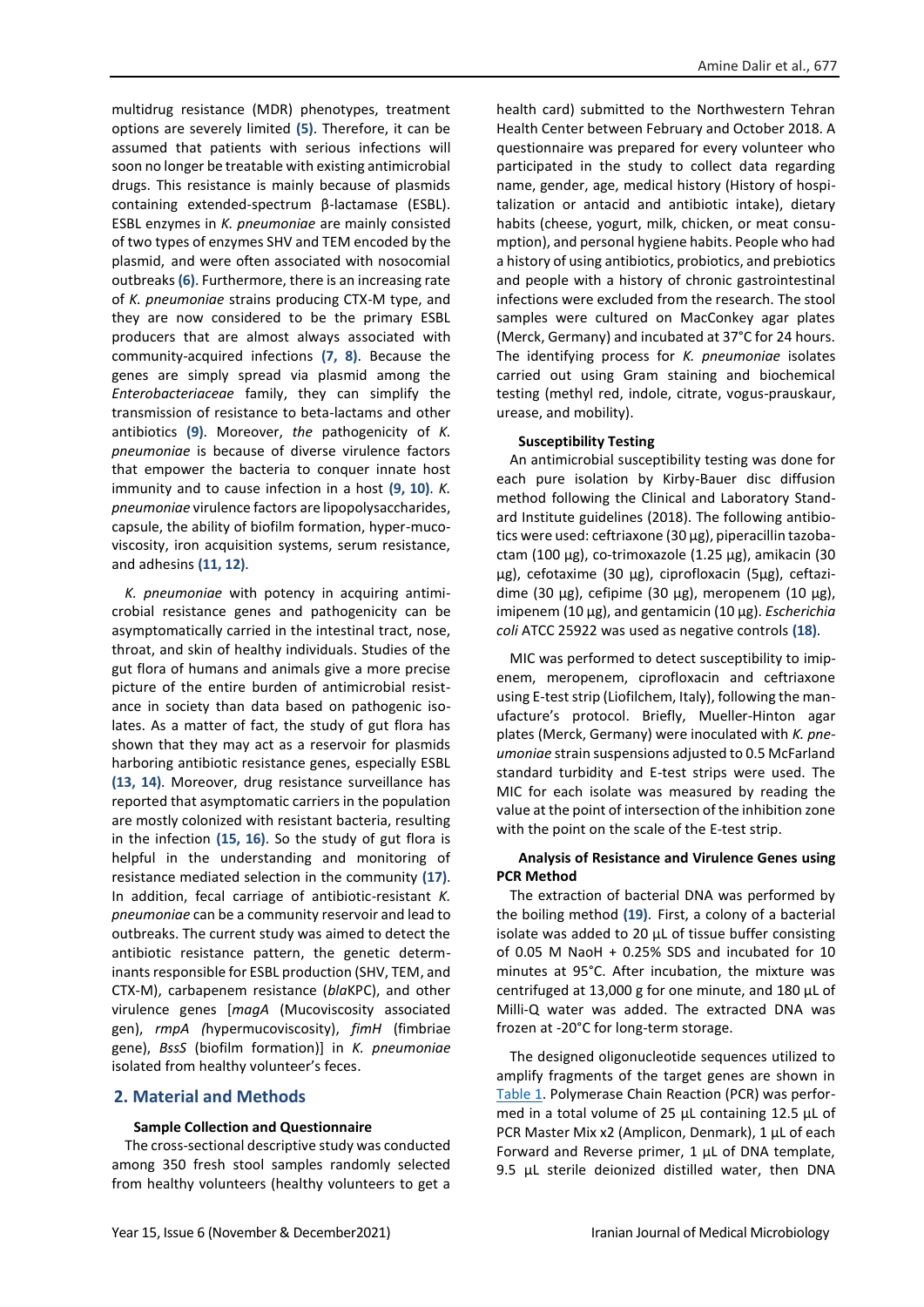amplification was carried out with the thermocycler (Thermo Scientific, USA). *Escherichia coli* ATCC 25922, *K. pneumoniae* Strains ATCC 700603, and ATCC 7881 were used as controls.

| <b>Genes</b>  | Sequence 5' to 3'            | <b>Product size</b> | <b>Sources</b> | <b>Annealing</b><br>temperature |
|---------------|------------------------------|---------------------|----------------|---------------------------------|
| magA          | GCCAGTCCGAAAGTGAACGA         | 162                 | This study     | 56                              |
|               | <b>TGCCAACAATTCCCGTTTCTG</b> |                     |                |                                 |
| <b>RmpA</b>   | TTCAGGGAAATGGGGAGGGT         | 250                 | This study     | 60                              |
|               | <b>TTGCAGCACTGCTTGTTCCT</b>  |                     |                |                                 |
| fimH          | ATCGTTAATCGCGGTGCTGA         | 274                 | This study     | 54                              |
|               | GGAGGCGGTATTGGTGAAGA         |                     |                |                                 |
| <b>BssS</b>   | AGCTACGATGCGCTGATGTT         | 148                 | This study     | 58                              |
|               | CAATCTTCGCAATGCCTGCT         |                     |                |                                 |
| <b>Blakpc</b> | <b>GCCGTCTAGTTCTGCTGTCT</b>  | 141                 | This study     | 60                              |
|               | CGGTATCCATCGCGTACACA         |                     |                |                                 |
| blaCTXM       | CGCGTGATACCACTTCACCT         | 77                  | This study     | 60                              |
|               | <b>GCTGTCGCCCAATGCTTTAC</b>  |                     |                |                                 |
| blaSHV        | ACAGCTGGCTTTCGCTTAGT         | 85                  | This study     | 60                              |
|               | ATCTCCCTGTTAGCCACCCT         |                     |                |                                 |
| blaTEM        | CGTGTCGCCCTTATTCCCTT         | 480                 | This study     | 60                              |
|               | CTCCGGTTCCCAACGATCAA         |                     |                |                                 |

<span id="page-2-0"></span>**Table 1.** The sequences of primers used in this study

The PCR amplification consisted of an initial denaturation at 95°C for 5 min, followed by 40 cycles of denaturation at 95°C for 40s, annealing for 40 s at temperatures specified for each primer, and extension at 72°C for 30s. This was followed by a final extension step at 72°C for 5 minutes. The PCR products were electrophoresed using 1% agarose gel and visualized by a gel documentation system.

# **3. Results**

The stool samples of 350 healthy individuals were collected from Northwestern Tehran Health Centers during a period of 8 months, from February 2018 to October 2018. The specimens were examined for microbial and biochemical tests in the laboratory of the Medical School of Iran University of Medical Sciences for the presence of *K. pneumoniae*. Of the 350-stool sample, all belonging to male individuals, only 60 isolates were identified as *K. pneumoniae.* In this study, the age range was 20-42 years, 67% were under 30. About 49% of these people also had nutrition-related occupations [\(Figure 1\)](#page-3-0).

Among *K. pneumoniae* isolates, the highest resistance rate belonged to piperacillin-tazobactam (41.6%, n=25), meropenem (28.8%, n=17) and cotrimoxazole (18.3%, n=11), followed by cefotaxime (8.3%, n=5), ceftazidime, ceftriaxone (6.6%, n=4), cefepime (6.6%, n=4) and ciprofloxacin (1.6%, n=1), respectively. The MIC of meropenem-resistant isolates was above 4 (μg/mL), and for ceftriaxone, resistance was above 12 (μg/mL), the only ciprofloxacin-resistant isolate was above 8 (μg/mL). [Figure 2](#page-3-1) shows the antibiotic susceptibility of the isolates.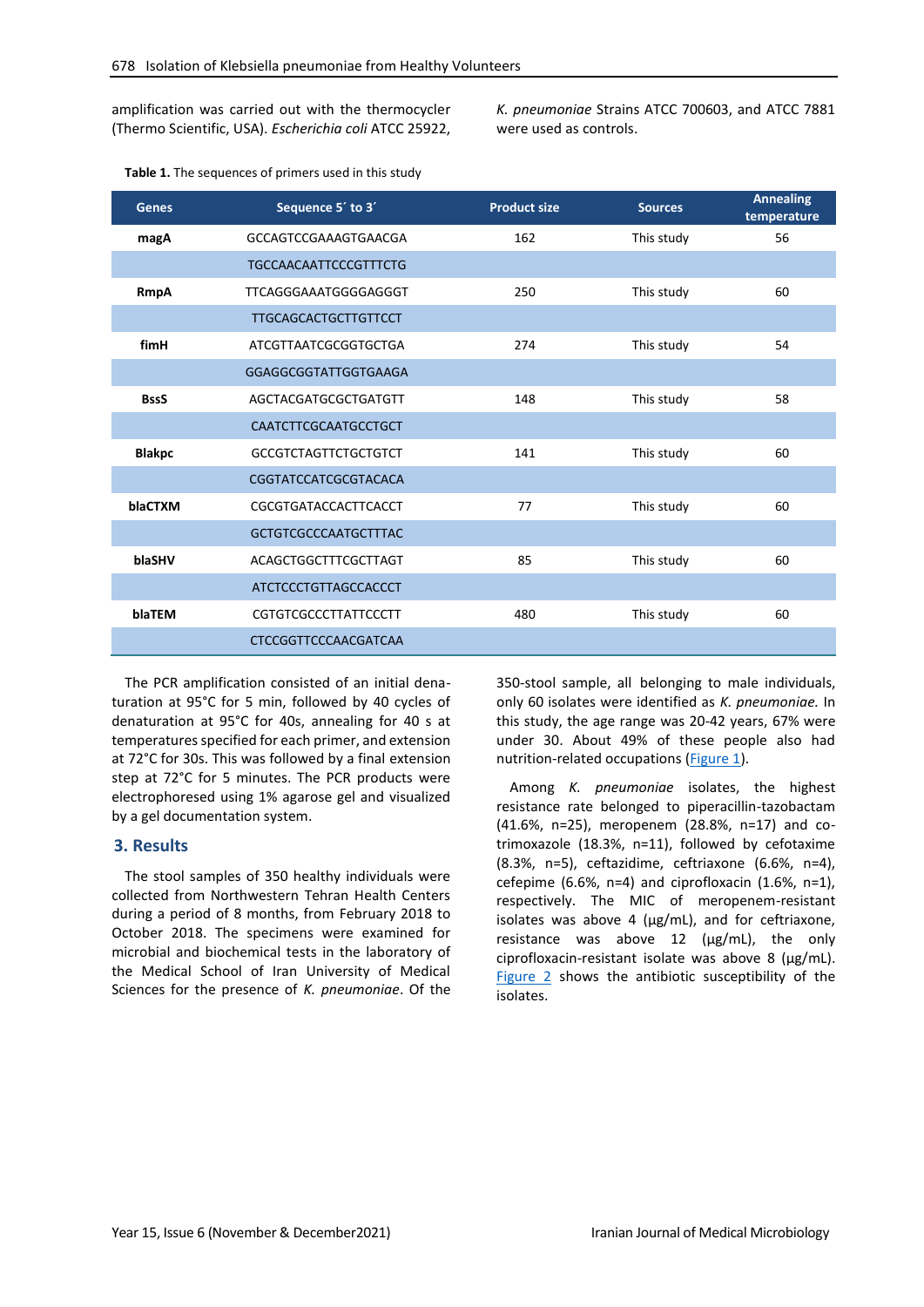

**Figure 1.** Occupations of the study subjects

<span id="page-3-0"></span>

<span id="page-3-1"></span>**Figure 2.** Percentage of antibiotic susceptibility in *Klebsiella pneumoniae* isolates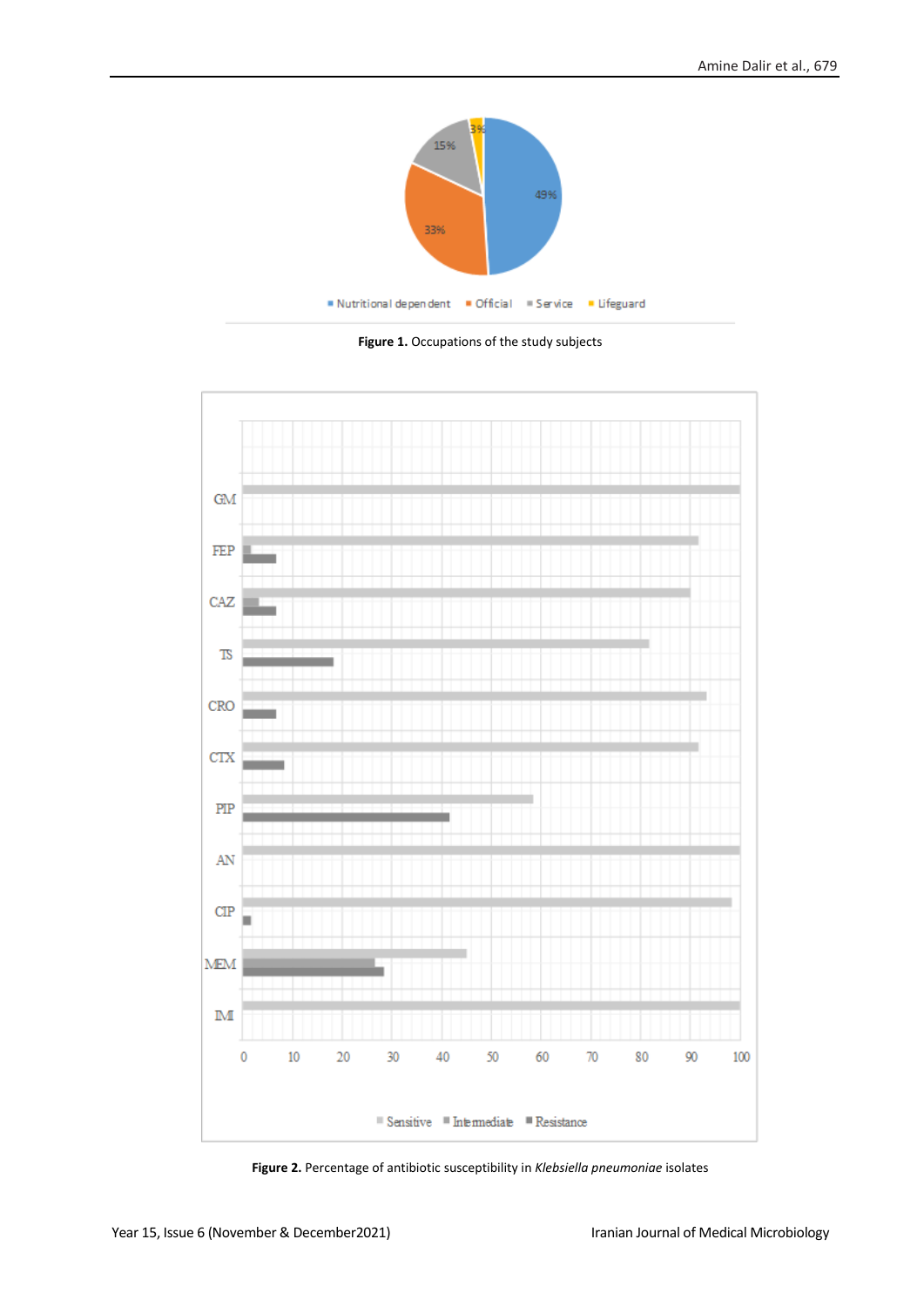Among 60 isolates of *K. pneumoniae,* 95% (n=57) of isolates had *fim*H, 93.33% (n=56) had *Bss*S, 45% (n=27) had *rmp*A, 41.66% (n=25) had *bla*TEM, 38.33% (n=23) had *bla*CTX-M, 35% (n=21) had *bla*SHV and 3% (n=2) had *bla*KPC, and none of these isolates carried *mag*A gene [\(Figure 3\)](#page-4-0). Out of 60 *K. pneumoniae*, 53 (88%) isolates had *fimH* and *BssS* genes simultaneously. MDR was observed in 4 (6.6%) cases of *K. pneumoniae*  isolates. Out of MDR isolates, 3 had *fimH* and *BssS* genes.

Among all *K. pneumoniae* isolates, 28 (46.6%) had *bla*CTX-M, *bla*SHV, and *bla*TEM, (ESBLS) genes, of which 11 (18.3%) isolates belonged to patients in occupations related to the food industries. In addition, 21 (35%) ESBL positive isolates showed resistance to beta-lactams. Also, 8 (13.3%) isolates showed resistance to third-generation cephalosporins, of which 4 (6.6%) isolates had both *bla*TEM and *bla*SHV genes.



<span id="page-4-0"></span>**Figure 3.** Gel electrophoresis results of virulence and antibiotic resistance genes - well 1: 100 bp DNA molecular marker, well 2: *bla*SHV, well 3: *bla*CTXM, well 4: *bla*KPC, well 5 BssS, well 6: rmpA, well 7: *fimH*, well 8: *bla*TEM genes

# **4. Discussion**

In this study, 60 *K. pneumoniae* isolates were identified in 350 stool samples obtained from comprehensive health examinations in Tehran, Iran. Our results confirm the high intestinal carriage of drug-resistant *K. pneumoniae*, in which the highest and lowest resistance rate belonged to piperacillintazobactam and ciprofloxacin, respectively. In addi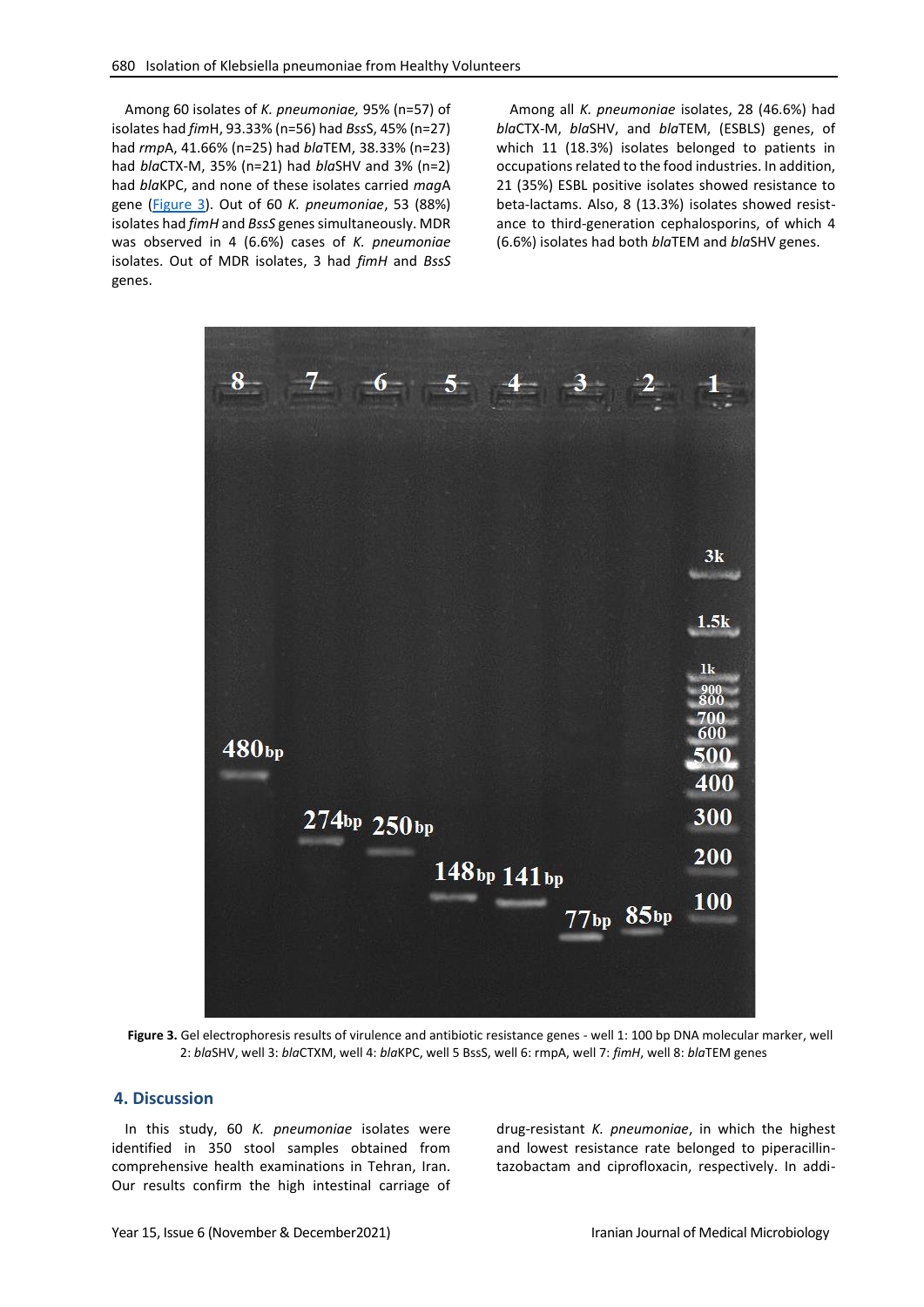tion, the results showed that among all *K. pneumoniae* isolates, more than 90% carried *fim*H and *Bss*S genes.

The reported asymptomatic carriage rates of ESBL positive Enterobacteriaceae in the feces of community dwellers vary in Asian countries: 5.0% in Japan **(20)**, 40% in Thailand **(21)**, and 50.6% in China **(22)**. Most carriers were positive for CTX-M-type ESBL, which has nearly displaced other enzymes in Enterobacteriaceae, including SHV and TEM variants. We showed that the prevalence of *bla*TEM, *bla*CTX-M, and *bla*SHV genes among the studied isolates were 35%, 38.33%, and 41.66%, respectively. However, Mansury *et al.* (2016) from Shiraz reported that the prevalence of *bla*TEM, *bla*CTX-M, and *bla*SHV genes among 38 ESBL producing *K. pneumoniae* were 16%, 19%, and 22.2%, respectively **(23)**. In their study, the highest levels of resistance were related to amoxicillin (100%), cefotaxime (50%), and gentamicin (42.3%), and the lowest levels were related to meropenem (11.8%), amikacin and imipenem (both 15.9%). Asadpour *et al.,* in 2016, determined the frequency of *bla*TEM and *bla*SHV genes in 34 broad-spectrum beta-lactamase producing *K. pneumoniae* by PCR **(24)**. Of these, 40% of isolates carried *bla*TEM gene, and 23.07% had *bla*SHV gene. A Korean evaluation on stool samples of adults with comprehensive health examinations uncovered that from 109 fecal samples, only four *bla*SHV positive *K. pneumoniae* were identified **(25)**. In another study carried out by Bing Lu *et al.*, 22 *K. pneumoniae* isolates were detected from among 4340 stool samples collected from patients with diarrhea **(26)**. Their results showed that all isolates were susceptible to ciprofloxacin, gentamicin, cefotaxime, ceftriaxone, nalidixic acid, imipenem, cefepime; the highest resistance rate belonged to amoxicillinclavonate (100%) and ampicillin (72.7%) **(26)**. The results showed that all strains were susceptible to imipenem, amikacin, and gentamicin, but little resistance was observed to ciprofloxacin, ceftriaxone and cefepime. In both studies, sensitivity to imipenem and gentamicin was observed, but cephalosporins may develop antibiotic resistance over time **(8)**.

A study was performed by Candan and Aksöz **(27)** to evaluate the association among the genotypes of adhesins, mucoviscosity, capsules, carbapenem resistance, and other *K. pneumoniae* virulence factors. The OXA-48 and NDM-1 carbapenemase genes were detected in 33 and one from 50 *K. pneumoniae* strains, respectively. Also, KPC was not detected in *K. pneumoniae* isolates. Although no significant difference was detected between susceptible and resistant strains because of the presence of virulence gene regions (*P*≥0.05), virulence factors were more diverse in carbapenem-resistant isolates **(27)**. In research by Rodríguez-Navarro *et al.* **(28)**, the genetic content of commensal and clinical strains was investigated. Their results indicated that the replicon profile was comparative in both populations, except for HI1 (only in commensal strains) and L, M, A/C, and N (detected only in clinical strains). Although F and I1 were the most common replicons, only IncI1, sequence type 12 (ST12) was related to *bla*CMY-2 in both populations. Also, the discoveries from this investigation affirm that healthy people strains have lower virulence factors and antibiotic resistance and show a higher diversity of phylogenetic lineages (in *E. coli*) than infection-causing strains **(28)**.

Biofilm formation is one of the reasons for the increasing antibiotic resistance. *fimH* and *BssS* genes are involved in biofilm formation and ultimately may have a role in increasing antibiotic resistance **(29)**. The frequency of *fimH* and *rmpA* genes in a study by El Fertas-Aissani *et al.* in Algeria were 100% and 3.7%, respectively **(9)**. Another study was performed to evaluate *fimH,* and *rmpA* genes among *K. pneumoniae* isolates in hospitalized patients from Babol, Iran, which their frequency was reported 86.1% and 10.8%, respectively **(30)**. Also, similar to our study, none of the isolates showed the *magA* gene in the two recent reports.

## **5. Conclusion**

In summary, although the sample was collected from healthy individuals, some antibiotic resistance genes were observed. We were able to isolate *K. pneumoniae* from 350 stool samples from adults that underwent a medical examination. Since the treatment of infections caused by this bacterium is associated with many limitations, there is a need for effective measures to prevent and control the infection and careful use of antibiotics to control the rise and spread of fecal carriage of antibiotic-resistant pathogens.

### **Acknowledgment**

None.

## **Funding**

None.

### **Conflict of Interest**

There is no conflict of interest between the authors.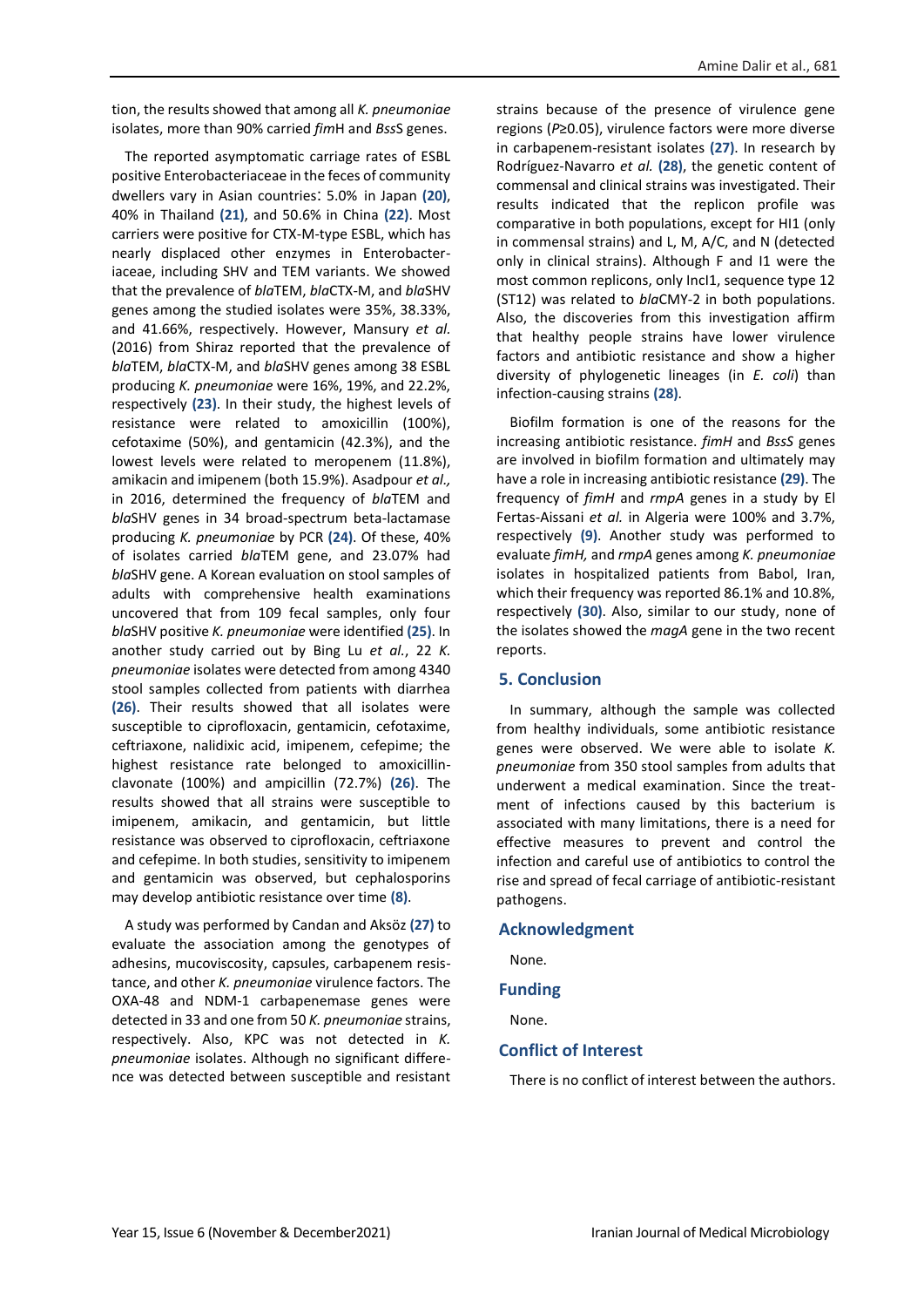# **References**

- 1. Ghanavati R, Darban-Sarokhalil D, Navab-Moghadam F, Kazemian H, Irajian G, Razavi S. First report of coexistence of AmpC betalactamase genes in Klebsiella pneumoniae strains isolated from burn patients. Acta Microbiologica et Immunologica Hungarica AMicr. 2017;64(4):455-62. [\[PMID\]](https://pubmed.ncbi.nlm.nih.gov/28859497/) [\[DOI:](https://doi.org/10.1556/030.64.2017.028) [10.1556/030.64.2017.028\]](https://doi.org/10.1556/030.64.2017.028)
- 2. Kuehn BM. "Nightmare" bacteria on the rise in US hospitals, long-term care facilities. JAMA. 2013;309(15):1573-4. [\[DOI:10.1001/jama.2013.2922\]](https://doi.org/10.1001/jama.2013.2922) [\[PMID\]](https://www.ncbi.nlm.nih.gov/pubmed/23592085)
- 3. Russo TA, Marr CM. Hypervirulent Klebsiella pneumoniae. Clinical microbiology reviews. 2019;32(3). [\[DOI:10.1128/CMR.00001-19\]](https://doi.org/10.1128/CMR.00001-19) [\[PMID\]](https://www.ncbi.nlm.nih.gov/pubmed/31092506) [\[PMCID\]](http://www.ncbi.nlm.nih.gov/pmc/articles/PMC6589860)
- 4. Zhanel GG, DeCorby M, Adam H, Mulvey MR, McCracken M, Lagace-Wiens P, et al. Prevalence of antimicrobial-resistant pathogens in Canadian hospitals: results of the Canadian Ward Surveillance Study (CANWARD 2008). Antimicrob Agents Chemother. 2010;54(11): 4684-93. [\[DOI:10.1128/AAC.00469-10\]](https://doi.org/10.1128/AAC.00469-10) [\[PMID\]](https://www.ncbi.nlm.nih.gov/pubmed/20805395) [\[PMCID\]](http://www.ncbi.nlm.nih.gov/pmc/articles/PMC2976152)
- 5. Ghanavati R, Kazemian H, Asadollahi P, Heidari H, Irajian G, Navab-Moghadam F, et al. Characterization of antimicrobial resistance patterns of Klebsiella pneumoniae isolates obtained from wound infections. Infect Disord Drug Targets. 2021;21(1):119-24. [\[PMID\]](https://pubmed.ncbi.nlm.nih.gov/31995023/) [\[DOI:](https://doi.org/10.2174/1871526520666200129124924) [10.2174/1871526520666200129124924\]](https://doi.org/10.2174/1871526520666200129124924)
- 6. Feizabadi MM, Delfani S, Raji N, Majnooni A, Aligholi M, Shahcheraghi F, et al. Distribution of bla TEM, bla SHV, bla CTX-M genes among clinical isolates of Klebsiella pneumoniae at Labbafinejad Hospital, Tehran, Iran. Microbial drug resistance. 2010;16(1):49-53. [\[DOI:10.1089/mdr.2009.0096\]](https://doi.org/10.1089/mdr.2009.0096) [\[PMID\]](https://www.ncbi.nlm.nih.gov/pubmed/19961397)
- 7. Canton R, Coque TM. The CTX-M betalactamase pandemic. Curr Opin Microbiol. 2006;9(5):466-75. [\[DOI:10.1016/j.mib.2006.08.011\]](https://doi.org/10.1016/j.mib.2006.08.011) [\[PMID\]](https://www.ncbi.nlm.nih.gov/pubmed/16942899)
- 8. Leylabadlo HE, Pourlak T, Bialvaei AZ, Aghazadeh M, Asgharzadeh M, Kafil HS. Extended-Spectrum Beta-Lactamase Producing Gram Negative Bacteria in Iran: A Review. Afr J Infect Dis. 2017;11(2):39-53. [\[DOI:10.21010/ajid.v11i2.6\]](https://doi.org/10.21010/ajid.v11i2.6) [\[PMID\]](https://www.ncbi.nlm.nih.gov/pubmed/28670639) [\[PMCID\]](http://www.ncbi.nlm.nih.gov/pmc/articles/PMC5476812)
- 9. El Fertas-Aissani R, Messai Y, Alouache S, Bakour R. Virulence profiles and antibiotic susceptibility patterns of Klebsiella pneumoniae strains isolated from different clinical specimens.

Pathol Biol (Paris). 2013;61(5):209-16. [\[DOI:10.1016/j.patbio.2012.10.004\]](https://doi.org/10.1016/j.patbio.2012.10.004) [\[PMID\]](https://www.ncbi.nlm.nih.gov/pubmed/23218835)

- 10. Sedighi M, Zahedi Bialvaei A, Hamblin MR, Ohadi E, Asadi A, Halajzadeh M, et al. Therapeutic bacteria to combat cancer; current advances, challenges, and opportunities. Cancer Med. 2019;8(6):3167-81. [\[DOI:10.1002/cam4.2148\]](https://doi.org/10.1002/cam4.2148) [\[PMID\]](https://www.ncbi.nlm.nih.gov/pubmed/30950210) [\[PMCID\]](http://www.ncbi.nlm.nih.gov/pmc/articles/PMC6558487)
- 11. Barreto S, Zambrano M, Araque M. Phenotypic variations of susceptibility in Klebsiella pneumoniae strains of nosocomial origin and their association with biofilm formation. Investigacion clinica. 2009;50(2):221-9.
- 12. Schroll C, Barken KB, Krogfelt KA, Struve C. Role of type 1 and type 3 fimbriae in Klebsiella pneumoniae biofilm formation. BMC Microbiol. 2010;10(1):179. [\[DOI:10.1186/1471-2180-10-](https://doi.org/10.1186/1471-2180-10-179) [179\]](https://doi.org/10.1186/1471-2180-10-179) [\[PMID\]](https://www.ncbi.nlm.nih.gov/pubmed/20573190) [\[PMCID\]](http://www.ncbi.nlm.nih.gov/pmc/articles/PMC2911432)
- 13. Bartoloni A, Pallecchi L, Benedetti M, Fernandez C, Vallejos Y, Guzman E, et al. Multidrugresistant commensal Escherichia coli in children, Peru and Bolivia. Emerg Infect Dis. 2006;12(6):907-13. [\[DOI:10.3201/eid1206.051258\]](https://doi.org/10.3201/eid1206.051258) [\[PMID\]](https://www.ncbi.nlm.nih.gov/pubmed/16707045) [\[PMCID\]](http://www.ncbi.nlm.nih.gov/pmc/articles/PMC3373029)
- 14. Shivaee A, Mirshekar M. Association between ESBLs Genes and Quinolone Resistance in Uropathogenic Escherichia coli Isolated from Patients with Urinary Tract Infection. Infection Epidemiology and Microbiology. 2019;5(1):15- 23.
- 15. Donskey CJ. Antibiotic regimens and intestinal colonization with antibiotic-resistant gramnegative bacilli. Clin Infect Dis. 2006;43 Suppl 2(Supplement\_2):S62-9. [\[DOI:10.1086/504481\]](https://doi.org/10.1086/504481) [\[PMID\]](https://www.ncbi.nlm.nih.gov/pubmed/16894517)
- 16. Reddy P, Malczynski M, Obias A, Reiner S, Jin N, Huang J, et al. Screening for extended-spectrum β-lactamase-producing Enterobacteriaceae among high-risk patients and rates of subsequent bacteremia. Clinical infectious diseases. 2007;45(7):846-52. [\[DOI:10.1086/521260\]](https://doi.org/10.1086/521260) [\[PMID\]](https://www.ncbi.nlm.nih.gov/pubmed/17806048)
- 17. Najjuka CF, Kateete DP, Kajumbula HM, Joloba ML, Essack SY. Antimicrobial susceptibility profiles of Escherichia coli and Klebsiella pneumoniae isolated from outpatients in urban and rural districts of Uganda. BMC Res Notes. 2016;9(1):235. [\[DOI:10.1186/s13104-016-2049-](https://doi.org/10.1186/s13104-016-2049-8) [8\]](https://doi.org/10.1186/s13104-016-2049-8) [\[PMID\]](https://www.ncbi.nlm.nih.gov/pubmed/27113038) [\[PMCID\]](http://www.ncbi.nlm.nih.gov/pmc/articles/PMC4843195)
- 18. Najar Peerayeh S, Eslami M, Memaryani M, Siadat SD. High Prevalence of bla CTX-M-1